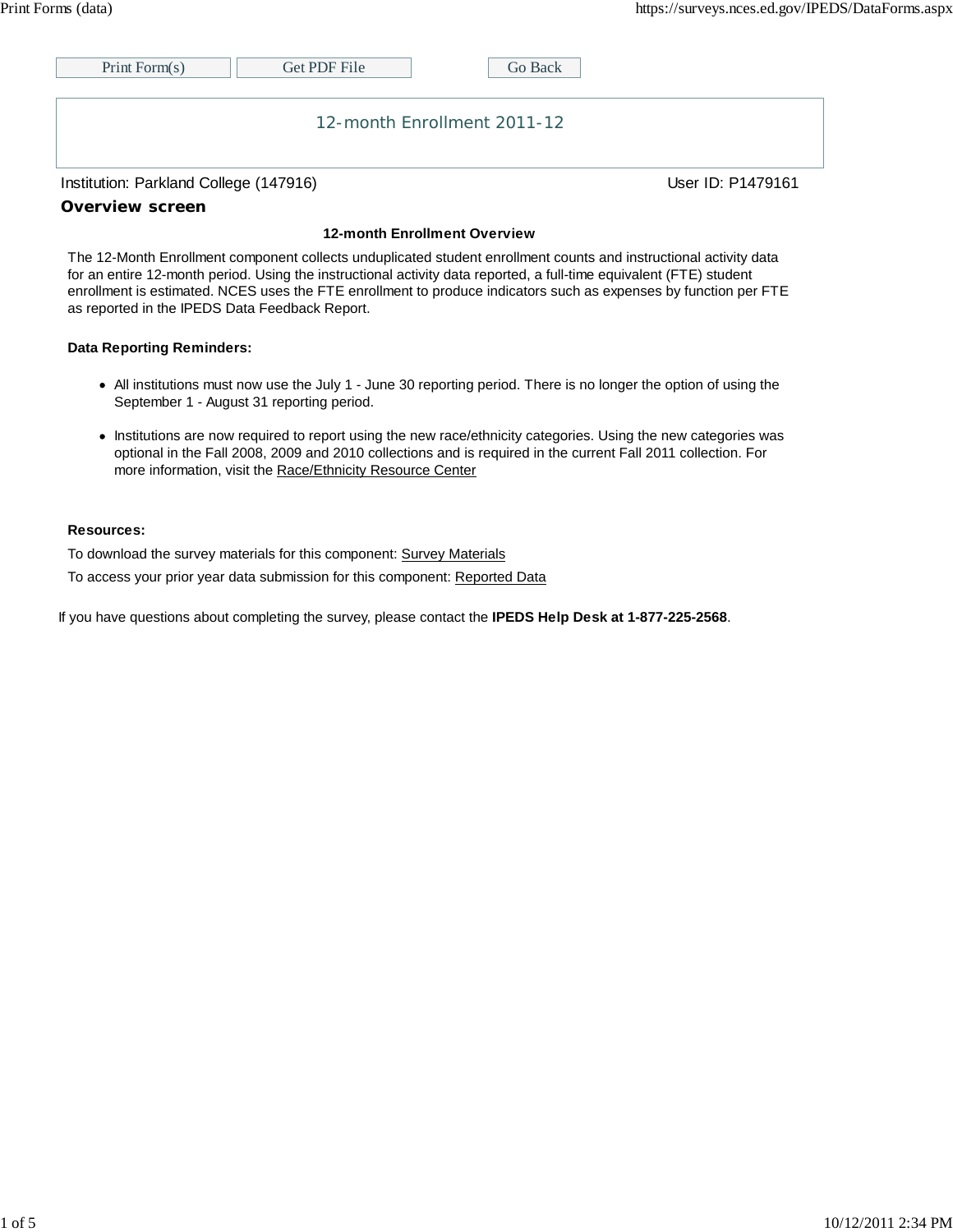### Institution: Parkland College (147916) **Institution: Parkland College (147916**)

### **Undergraduate Instructional Activity Type**

**Undergraduate instructional activity data in Part B may be reported in units of contact hours or credit hours. Which instructional activity units will you use to report undergraduate instructional activity?**

### **Please note that any graduate level instructional activity must be reported in credit hours.**

- C Contact hours
- Credit hours
- Both contact and credit hours (some undergraduate programs measured in contact hours and some measured in credit hours)

### **You may use the space below to provide context for the data you've reported above.**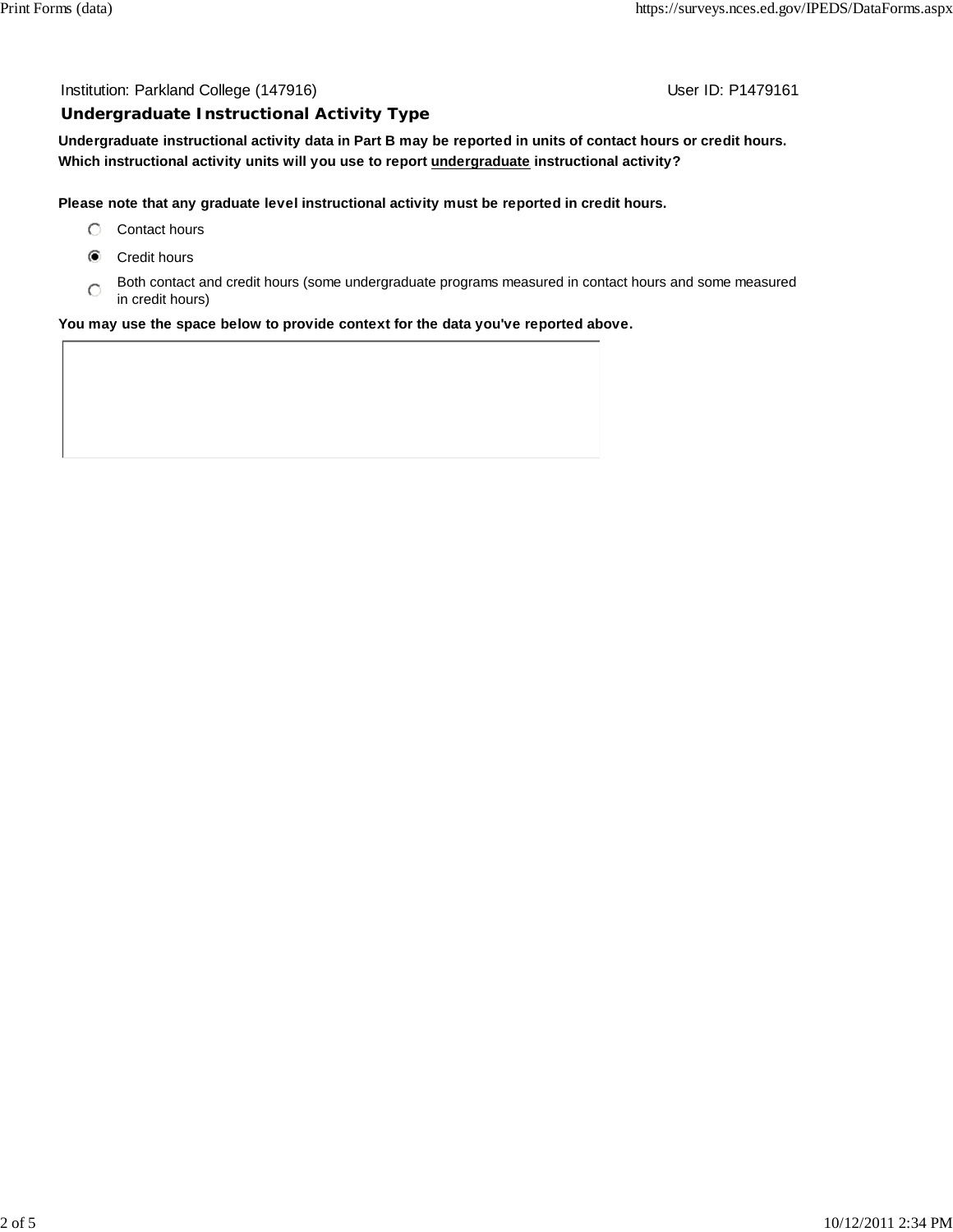# Institution: Parkland College (147916) **Institution: Parkland College (147916**)

# **Part A - Unduplicated Count**

## **12-month Unduplicated Count by Race/Ethnicity and Gender**

# **July 1, 2010 - June 30, 2011**

### **Race/Ethnicity Reporting Reminder:**

- **Report Hispanic/Latino individuals of any race as Hispanic/Latino**
- **Report race for non-Hispanic/Latino individuals only**

| Students enrolled for credit                                                                                                                  | Undergraduate<br>students |
|-----------------------------------------------------------------------------------------------------------------------------------------------|---------------------------|
| Men                                                                                                                                           |                           |
| Nonresident alien                                                                                                                             | 208                       |
| Hispanic/Latino                                                                                                                               | 433                       |
| American Indian or Alaska Native                                                                                                              | 41                        |
| Asian                                                                                                                                         | 375                       |
| <b>Black or African American</b>                                                                                                              | 1,120                     |
| Native Hawaiian or Other Pacific Islander                                                                                                     | 13                        |
| White                                                                                                                                         | 4,798                     |
| Two or more races                                                                                                                             | 5                         |
| Race and ethnicity unknown                                                                                                                    | 1,735                     |
| <b>Total men</b>                                                                                                                              | 8,728                     |
| Total men prior year                                                                                                                          | 8,344                     |
| Women                                                                                                                                         |                           |
| Nonresident alien                                                                                                                             | 201                       |
| Hispanic/Latino                                                                                                                               | 432                       |
| American Indian or Alaska Native                                                                                                              | 37                        |
| Asian                                                                                                                                         | 413                       |
| <b>Black or African American</b>                                                                                                              | 1,415                     |
| Native Hawaiian or Other Pacific Islander                                                                                                     | 16                        |
| White                                                                                                                                         | 5,322                     |
| Two or more races                                                                                                                             | 5                         |
| Race and ethnicity unknown                                                                                                                    | 1,271                     |
| <b>Total women</b>                                                                                                                            | 9,112                     |
| Total women prior year                                                                                                                        | 9,258                     |
| <b>Grand total (2010-11)</b>                                                                                                                  | 17,840                    |
| Prior year data:                                                                                                                              |                           |
| Unduplicated headcount (2009-10)                                                                                                              | 17,602                    |
| B<br>Total enrollment Fall 2010<br>NOTE: Grand total (2010-11) calculated above is expected to be greater than Total enrollment<br>Fall 2010. | 9,715                     |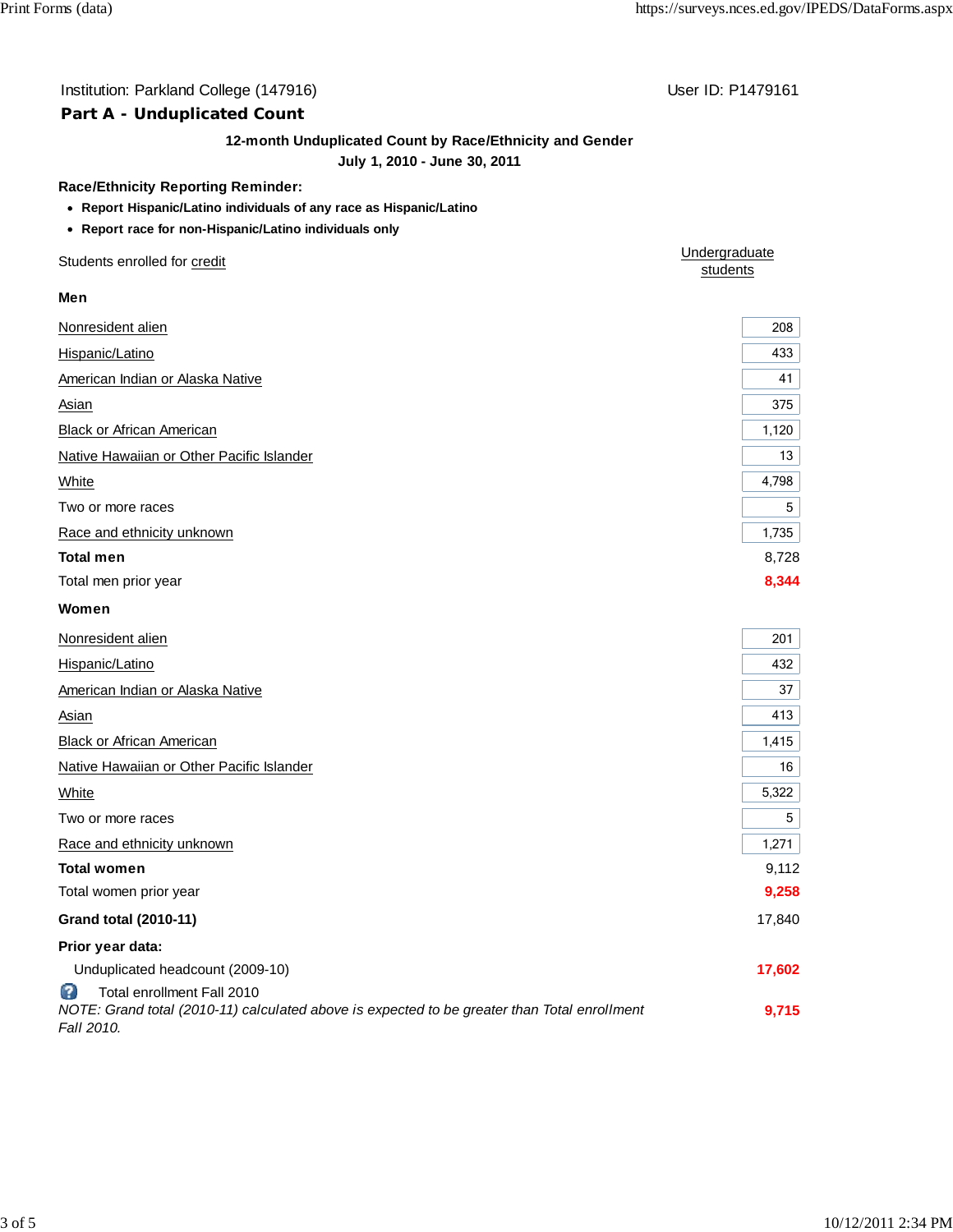| Institution: Parkland College (147916)                                                                                                                                                                             |         | User ID: P1479161 |  |  |
|--------------------------------------------------------------------------------------------------------------------------------------------------------------------------------------------------------------------|---------|-------------------|--|--|
| Part B - Instructional Activity                                                                                                                                                                                    |         |                   |  |  |
| 12-month Instructional Activity<br>July 1, 2010 - June 30, 2011                                                                                                                                                    |         |                   |  |  |
| 2010-11 total activity                                                                                                                                                                                             |         | Prior year data   |  |  |
| Undergraduate level:                                                                                                                                                                                               |         |                   |  |  |
| <b>Credit hour activity</b>                                                                                                                                                                                        | 218,021 | 225,639           |  |  |
| <b>Full-Time Equivalent (FTE) Student Estimate</b>                                                                                                                                                                 |         |                   |  |  |
| The FTE estimate below is calculated using an FTE Calculation Method based on the instructional activity<br>hours reported above and the institution's calendar system. The estimated (FTE) student enrollment is: |         |                   |  |  |
|                                                                                                                                                                                                                    | 2010-11 | Prior year data   |  |  |
| Undergraduate student FTE                                                                                                                                                                                          | 7,267   | 7.521             |  |  |
| Calendar System (as reported on the prior year IC survey component):                                                                                                                                               |         | <b>Semester</b>   |  |  |
| If the calculated FTE estimates are reasonable, click 'No' below and save the page.                                                                                                                                |         |                   |  |  |

If the FTE estimates are not reasonable, **AND** you have reported the correct instructional activity hours above, click 'Yes' below and save the page. The system will then give you the opportunity to enter a more accurate FTE. This option should be used **ONLY** if the calculated estimate above is not reasonable for your institution.

# **Based on the information above, would you like to report a more accurate number for FTE enrollment?**

| $\circ$ Yes | <b>⊚</b> No |
|-------------|-------------|
|             |             |
|             |             |

Institution: Parkland College (147916) Contract College (147916)

**Summary screen**

# **12-Month Enrollment Component Summary**

IPEDS collects important information regarding your institution. All data reported in IPEDS survey components become available in the IPEDS Data Center and appear as aggregated data in various Department of Education reports. Additionally, some of the reported data appears specifically for your institution through the College Navigator website and is included in your institution's Data Feedback Report (DFR). The purpose of this summary is to provide you an opportunity to view some of the data that, when accepted through the IPEDS quality control process, will appear on the College Navigator website and/or your DFR. College Navigator is updated approximately three months after the data collection period closes and Data Feedback Reports will be available through the ExPT and sent to your institution's CEO in November 2012.

Please review your data for accuracy. If you have questions about the data displayed below after reviewing the data reported on the survey screens, please contact the IPEDS Help Desk at: 1-877-225-2568 or ipedshelp@rti.org.

| 12-Month Unduplicated Headcount and Full-Time Equivalent Students |       |  |
|-------------------------------------------------------------------|-------|--|
| Total undergraduate unduplicated headcount<br>17,840              |       |  |
| Total full-time equivalent (FTE) undergraduate student enrollment | 7,267 |  |